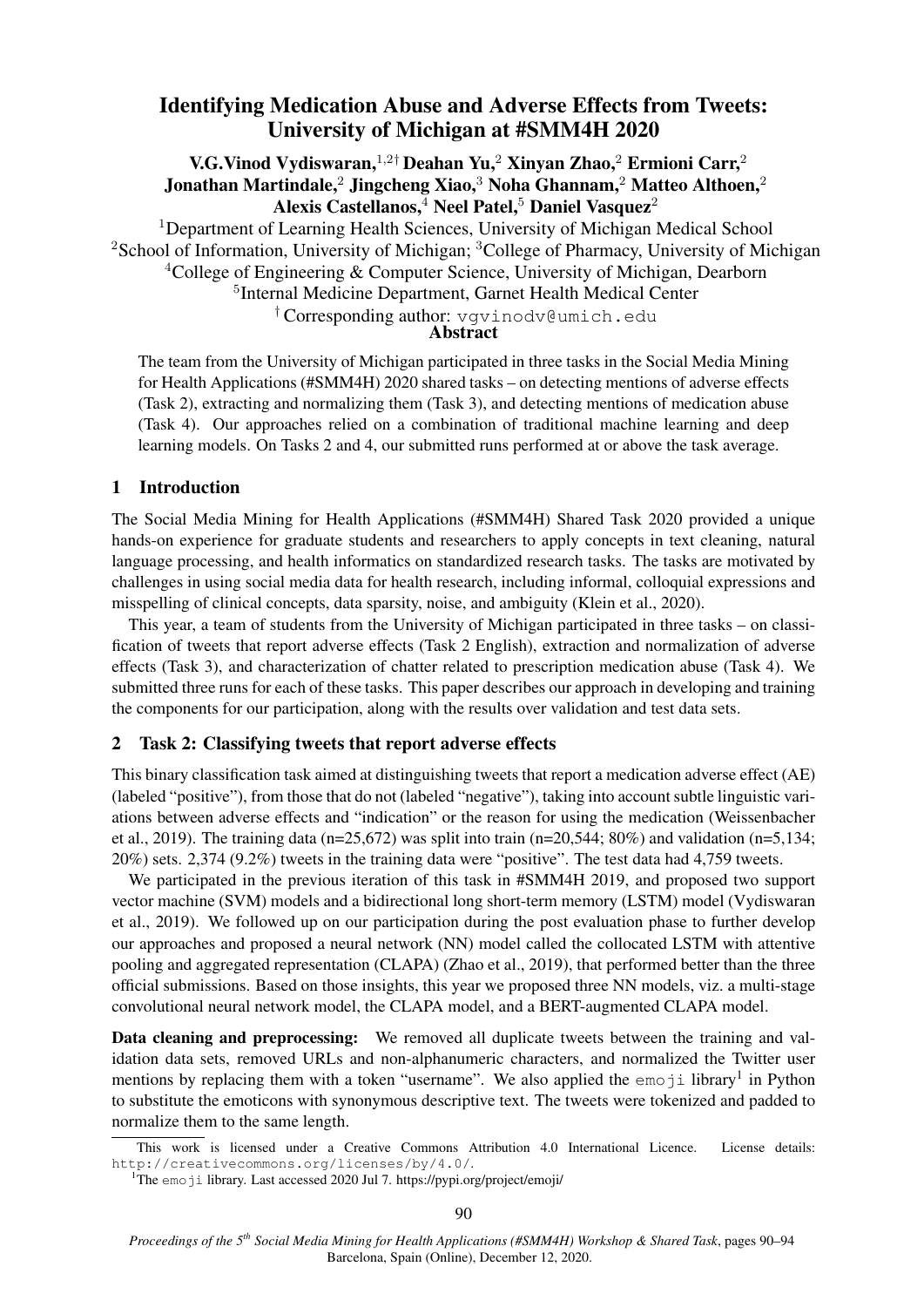Run 1 – Convolutional Neural Network (CNN): The CNN model consisted of an input representation using Twitter Word2Vec embeddings (Godin, 2019) fed into a convolutional layer of 128 filters and 5 kernels, followed by a global max pooling layer to reduce input dimensionality, and a dropout layer to reduce overfitting. A sigmoid activation function is used to output the final label. The model parameters were tuned over the validation set, and used to train the final model on train and validation sets.

Run 2 – CLAPA: We retrained a model we proposed last year, called CLAPA – a collocated LSTM model with attentive pooling and aggregated representation (Zhao et al., 2019). This model takes a concatenation of word embbedings and collocated embedding into an LSTM layer, and passes the final hidden states to an attentive pooling layer. These pooled states are aggregated with medical collocation information and fed into a fully connected layer for final prediction label.

Based on the model described by (Zhao et al., 2019), medical concepts were constructed over the training set and expanded with a list of drugs from MedlinePlus<sup>2</sup>. A collocation graph was constructed with nodes as unique words in the dataset, and undirected edges from each medical concept to its 15 closest word neighbors. FastText pretrained word embedding (Joulin et al., 2017) was used as the input representation. The model consists of one layer of LSTM network with the hidden size as 300 and three multi-head attention layers.

Run 3 – BERT-augmented CLAPA: As our third run, we developed an extension to CLAPA with Bidirectional Encoder Representations from Transformers (BERT) (Devlin et al., 2019). We extended CLAPA to utilize BERT's logits because BERT encodes a powerful, yet functionally different, representation for a given input. Specifically, the logits generated by BERT focus on representations from the full context of a tweet while the logits generated by CLAPA focus heavily on external medical domain information. While both CLAPA and BERT are independently trained on the dataset, in this BERT-augmented CLAPA model, we configure BERT to pass its logits to the CLAPA to allow the CLAPA model to make prediction based on the concatenation of the two logits.

## 3 Task 3: Extracting and normalizing adverse effects mentioned in tweets

This task involves extracting the span of text containing an AE of a medication from tweets that report an AE, and then mapping the extracted AE to a standard concept ID in the Medical Dictionary for Regulatory Activities (MedDRA) vocabulary (Mozzicato, 2009). The training data includes tweets that report an AE (annotated as "positive") and those that do not (annotated as "negative"). For each "positive" tweet, the training data contains the span of text containing the AE, the character offsets of that span of text, and the MedDRA ID of the AE. There were 2,376 tweets in the training set, of which 1,212 (51%) were "positive". The test set had 1,000 tweets.

Data cleaning and preprocessing: We removed all usernames, URLs, and non-alphanumeric characters in the tweets, and expanded all the contractions to normalize the text. To avoid downstream challenges of the preprocessing steps changing the character offsets of subsequent tokens, we created a character offset map for tokens in the raw tweet. Finally, we changed the tweet text to lowercase, and tokenized it using NLTK's twitter tokenizer package.

We formulated the adverse effect extraction task as a sequence classification problem. We prepared the tokenized tweet text for this task by tagging each token in the training set with one of B-AE, I-AE, or O tags, to indicate the beginning, inside, and outside an AE span, respectively. Regular expression-based matching was used to identify the annotated spans in the training set.

Model development: All three runs that we submitted for Task 3 were based on a standard bidirectional long short-term memory (Bi-LSTM) model, followed by a conditional random field (CRF) model. However, the three models differed on the word embedding used to represent the tweet tokens, in model hyperparameters, and in the MedDRA Concept Unique Identifier (CUI) lists for the normalization task.

<sup>&</sup>lt;sup>2</sup>MedlinePlus [Internet]. Bethesda (MD): National Library of Medicine (US); [updated 2020 Jul 6]. Drugs, Herbs and Supplements; [updated 2015 Apr 28; cited 2020 Jun 29]. Available from: https://medlineplus.gov/druginformation.html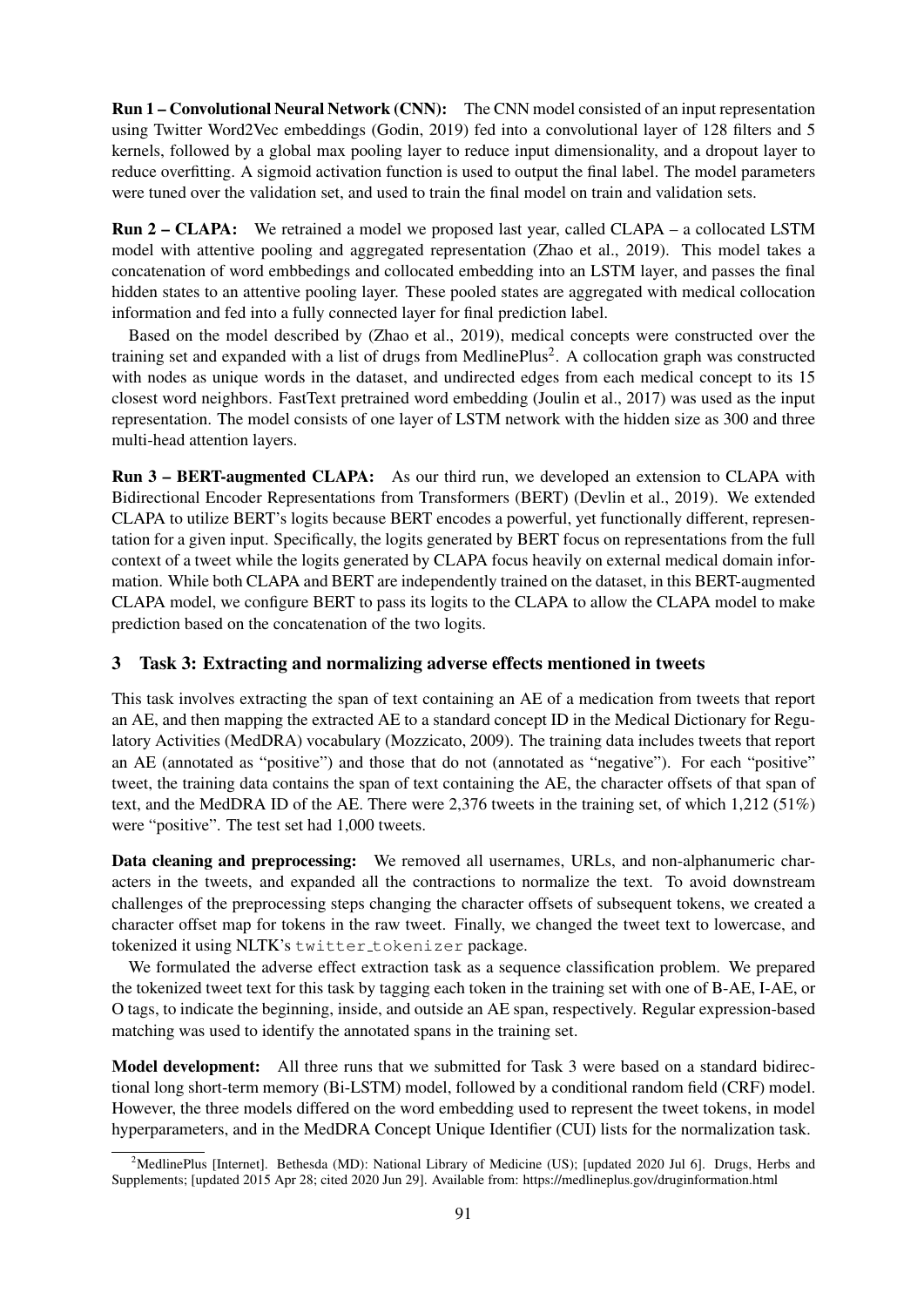Run 1 – Bi-LSTM CRF + MedDRA: For Run 1, we concatenated the representation from two word embbedings – viz. GloVe (Pennington et al., 2014) and EXT (Komninos and Manandhar, 2016) – and fed into a bi-LSTM model, followed by a CRF layer for this sequence classification task. The size of the hidden layer in the LSTM model was set as 75, the batch size was set as 64, and learning rate was 0.005.

To normalize the extracted text to a MedDRA term code, we applied QuickUMLS (Soldaini and Goharian, 2016) on the extracted text. QuickUMLS performs a fuzzy string match to find potential candidate CUI matches. When two or more CUIs were identified as candidates, the UMLS-MedDR $A<sup>3</sup>$ list was used to choose the first candidate match as our normalized MedDRA CUI output.

Run 2 – Bi-LSTM CRF + MedDRA with different hyperparameters: The model architecture is similar to the one used in Run 1, except that we used only the EXT word embedding as the input representation. The size of the hidden layer in the LSTM model was set as 55, the batch was set as 32, and learning rate was 0.001. The approach used for normalization was identical to the one used in Run 1.

Run 3 – Bi-LSTM CRF with a modified version of MedDRA: For Run 3, the extraction model was identical to that used in Run 1, but the normalization method was different. Instead of the UMLS-MedDRA list, we used a modified version of the dictionary. This modified version was created by first identifying examples of the most commonly missed phrases in the training set, and then manually adding them based on their concept identifiers in the UMLS Metathesaurus (Bodenreider, 2004).

### 4 Task 4: Characterizing prescription medication abuse in tweets

This multi-class classification task involves distinguishing, among tweets that mention at least one prescription opioid, benzodiazepine, atypical anti-psychotic, central nervous system stimulant, or GABA analogue, tweets that report potential abuse/misuse (annotated as "A"), non-abuse/-misuse consumption (annotated as "C"), merely mention medications (annotated as "M"), or are unrelated (annotated as "U") (O'Connor et al., 2020). The training and test sets consist of 13,172 and 3,271 tweets, respectively.

The evaluation metric was set as the F1 score for the potential abuse/misuse class. So, we reformulate the task as a binary classification task of distinguishing potential abuse/misuse tweets (class "A") from non-abuse tweets (union of classes "C", "M", and "U").

Data cleaning and preprocessing: We removed all usernames, URLs, punctuation symbols, and special characters because they did not add substantial value to the classification of the tweet based on our initial analysis of the training set. We also removed all emojis as we observed that they were not as helpful, and often detrimental, to the training of our models, even when they were converted to descriptive tags such as ":smilingface:". We converted tweets to lower case and replaced all drug names, generic and brand name, with a token "drugname" so that models could focus on the context surrounding the mention of a drug, rather than the name of the drug itself.

Runs 1 & 3 – SVM with radial basis function (RBF) and linear kernels: Runs 1 and 3 were based on SVM models trained with an RBF kernel and a linear kernel, respectively. For both models, we set  $C = 1.0$  and  $\gamma = 0.5$ . We also set the class weight parameter as "balanced" to adjust for the uneven distribution of classes in our binary abuse vs. non-abuse formulation. The model parameters were tuned over the validation set, and used to train the final model on train and validation sets. The primary difference between Runs 1 and 3 was that for Run 1, we explicitly balanced the abuse to non-abuse distribution in the train set by sub-sampling the non-abuse class during the training phase.

Run 2 – Sequential neural network: Run 2 was based on a sequential neural network composed of three dense layers utilizing relu activation. The input text was transformed into tf-idf weighted representation and fed into the first dense layer of size 16, followed by a dropout of 0.5. In the second dense layer, the number of training features was reduced to 4, followed by another dropout of 0.5. The output layer was configured to generate a binary output using sigmoid activation. We used a binary cross-entropy loss during optimization, using the Adam optimizer with a learning rate of 0.001 and a decay rate of 1e*-6*.

<sup>3</sup>MDR (MedDRA) - Synopsis. U.S. National Library of Medicine. Last accessed 2020 Jul 8. https://www.nlm.nih.gov/research/umls/sourcereleasedocs/current/MDR/index.html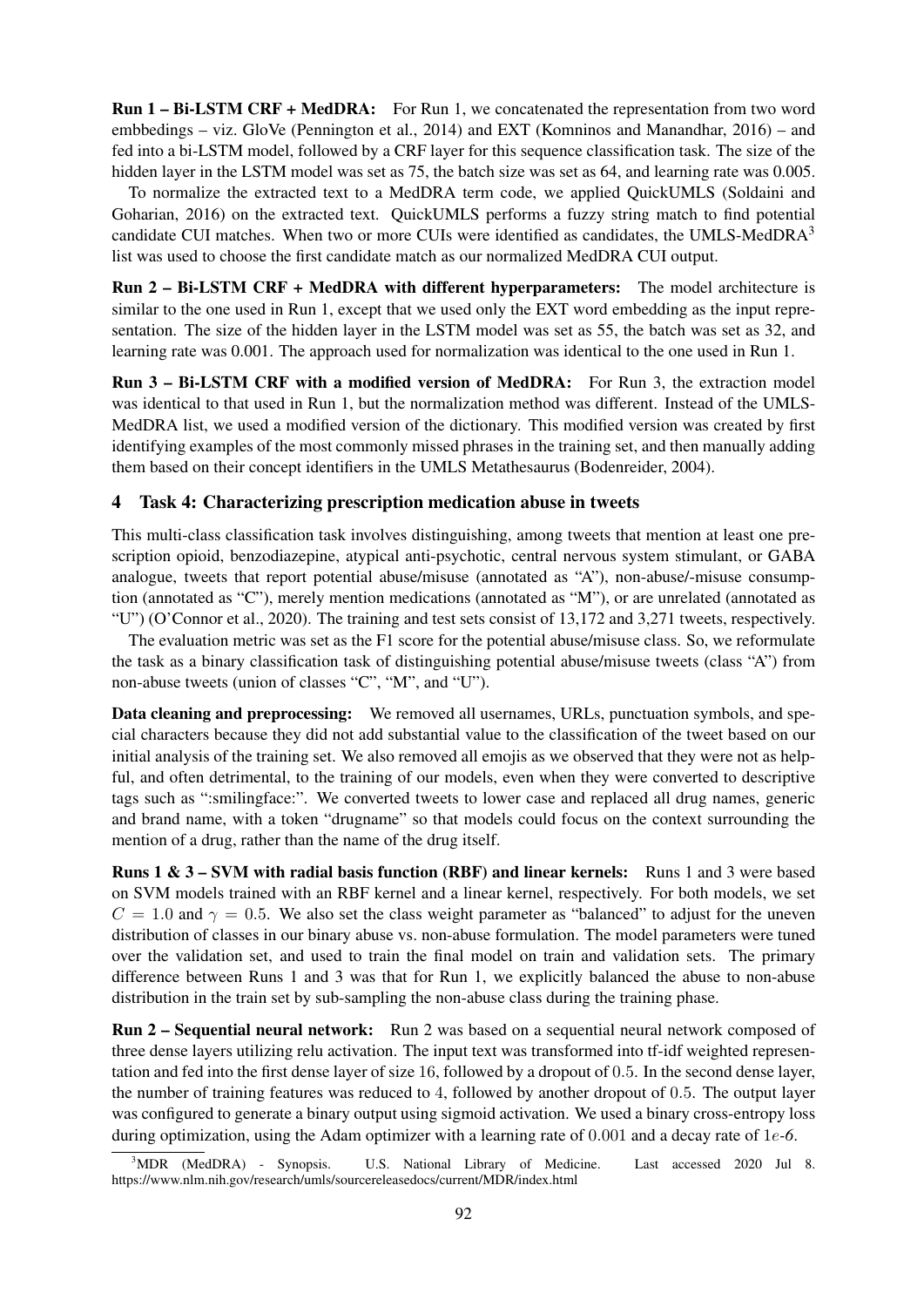| <b>Task</b>                | <b>Run description</b>                                   | <b>Validation F1</b> | <b>Test set F1</b> |
|----------------------------|----------------------------------------------------------|----------------------|--------------------|
| Task 2                     | Run 1: CNN                                               | 0.510                | 0.35               |
|                            | Run 2: CLAPA                                             | 0.603                | 0.44               |
|                            | Run 3: BERT-augmented CLAPA                              | 0.629                | 0.51               |
|                            | Averaged best performance $(n = 16)$                     |                      | 0.46               |
| Task $3:$<br>Extraction    | Run 1: Bi-LSTM CRF + MedDRA                              | 0.331                | 0.463              |
|                            | Run 2: Bi-LSTM CRF + MedDRA w/ different hyperparameters | 0.350                | 0.463              |
|                            | Run 3: Bi-LSTM CRF + modified MedDRA                     | 0.331                | 0.463              |
|                            | Averaged best performance, Relaxed ( $n = 7$ )           |                      | 0.564              |
| Task $3:$<br>Normalization | Run 1: Bi-LSTM CRF + MedDRA                              | 0.112                | 0.193              |
|                            | Run 2: Bi-LSTM CRF + MedDRA w/ different hyperparameters | 0.115                | 0.193              |
|                            | Run 3: Bi-LSTM CRF + modified MedDRA                     | 0.154                | 0.196              |
|                            | Averaged best performance, Relaxed ( $n = 7$ )           |                      | 0.292              |
| Task 4                     | Run 1: SVM with RBF kernel                               | 0.46                 | 0.49               |
|                            | Run 2: Sequential neural network                         | 0.41                 | 0.43               |
|                            | Run 3: SVM with Linear kernel                            | 0.45                 | 0.47               |
|                            | Averaged best performance $(n = 4)$                      |                      | 0.49               |

Table 1: Summary of the runs submitted by our team, and their F1 scores over validation and test sets. For Task 3, only the results corresponding to the "relaxed" token match are shown.

### 5 Results

The performance of our submitted runs for all three tasks on validation and test sets are summarized in Table 1. The table also includes the averaged F1 score of the best runs submitted by all participating teams in each task on the test set. In Task 2, the run using the BERT-augmented CLAPA model (Run 3) performed the best, and outperformed the averaged F1 score of best-performing runs submitted by Task 2 participants. We also note that the performance of our submitted runs on the test set were significantly lower than those on the validation set. In Task 3, all three runs we submitted performed similarly, which implies that the variations we tried in the word embedding used to represent the tweet tokens did not affect the overall performance. Run 3 performed slightly better on the normalization task, but was below the average F1 score for the task. Finally, in Task 4, the SVM model with RBF kernel (Run 1) performed the best among our submitted runs, and was at par with the average F1 score of the best-performing runs.

| Task          | <b>Run description</b>                     | <b>Precision</b> | Recall | F1    |
|---------------|--------------------------------------------|------------------|--------|-------|
| Task 2        | Run 3: BERT-augmented CLAPA                | 0.48             | 0.54   | 0.51  |
|               | Averaged best performance $(n=16)$         | 0.42             | 0.59   | 0.46  |
| Task $3:$     | Run 3: Bi-LSTM CRF + modified MedDRA       | 0.806            | 0.324  | 0.463 |
| Extraction    | Averaged best performance, Relaxed $(n=7)$ | 0.607            | 0.557  | 0.564 |
| Task 3:       | Run 3: Bi-LSTM CRF + modified MedDRA       | 0.345            | 0.137  | 0.196 |
| Normalization | Averaged best performance, Relaxed $(n=7)$ | 0.312            | 0.290  | 0.292 |
| Task 4        | Run 1: SVM with RBF kernel                 | 0.462            | 0.513  | 0.49  |
|               | Averaged best performance $(n=4)$          |                  |        | 0.49  |

Table 2: Comparison of precision, recall, and F1 measures of the best runs submitted by our team on the test set, compared to the average of the best-performing runs from all participants in each task.

Table 2 shows additional details of our best-performing runs in terms of precision, recall, and F1 scores on the test set, and the corresponding measures averaged over the best-performing runs from all participants in each task. All of our best-performing runs, including those for Task 3, achieved a higher precision than the average precision of all submitted best-runs, but have lower recall. In future, we plan to further explore ways to improve the recall of our proposed approaches for all three tasks.

#### 6 Conclusion

Our approach for participating in the #SMM4H 2020 Shared Tasks focused on building on our previous efforts in addressing related tasks. We participated in three tasks and experimented with a combination of traditional machine learning and deep learning models. Two of the submitted runs performed at or above the average task performance. Additional experiments are planned to further improve the recall, and thereby the overall performance, of our proposed models for these tasks.